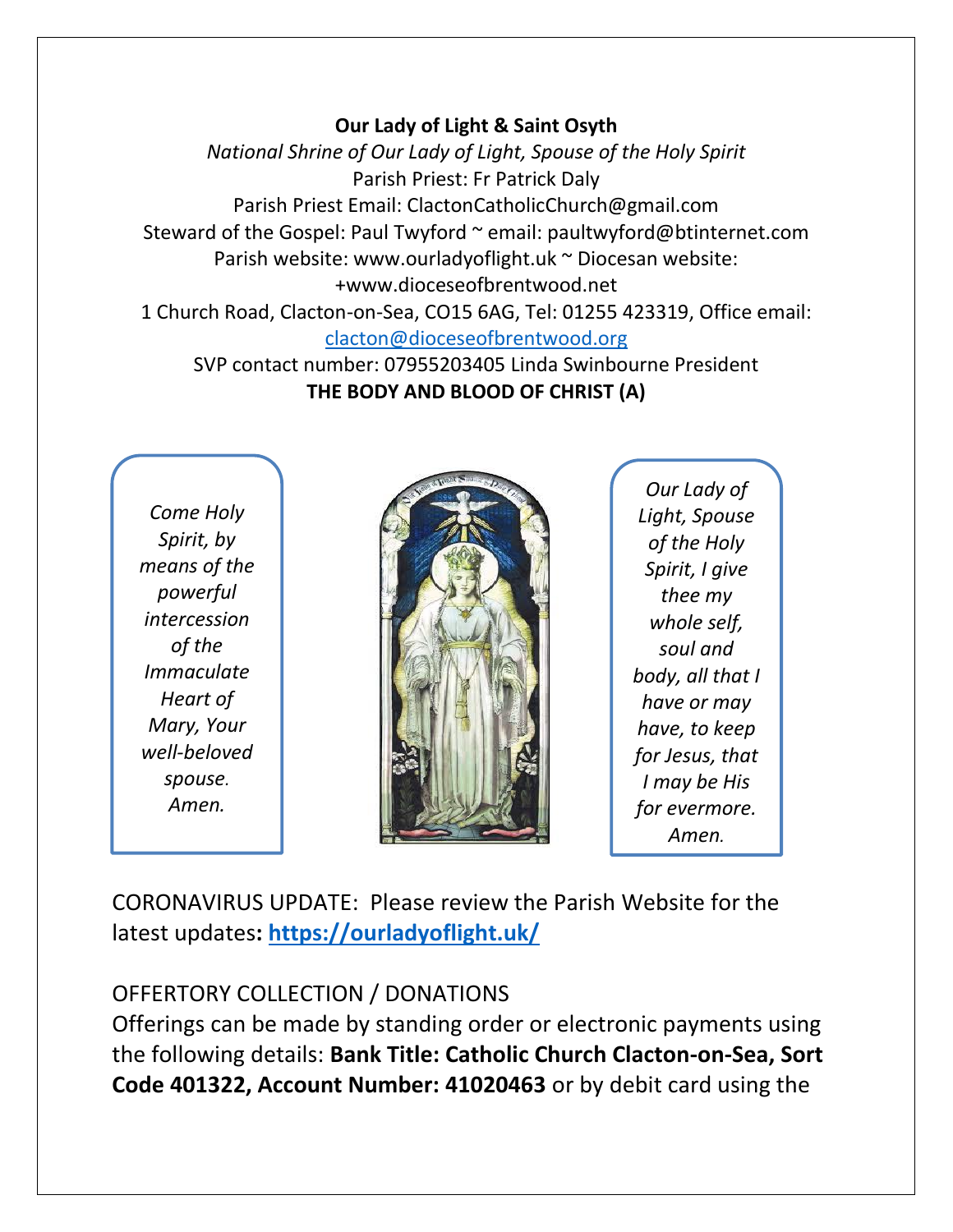donation button on our website. Members of the gift-aid scheme should quote their name and gift aid number in the Reference. Thank you for your support. Fr Patrick.

CHURCH OPENING FOR PERSONAL PRAYER: The Government is to permit churches to be open for personal prayer from Monday 15th June, subject to the church being fully COVID19 compliant. I wish to open the church on Saturdays for a limited period. The toilets in the hall will not be available for use. **To open the church, I must have volunteers for stewarding and cleaning**. Anybody volunteering needs to be 18 to 65 years old with no underlying health conditions. If you can help, please email your details to me. Thank you. Fr Patrick

FUNERALS: The following funerals are taking place next week: Thursday 18th June: Bridget Brooks Dec'd Friday 19th June: Nelly Doran Dec'd. Please pray for the repose of their soul and for the support of their grieving family.

### **John 6:51-58**

Today we celebrate the Solemnity of the Body and Blood of Christ or Corpus Christi. We celebrate the Holy Eucharist: Christ made present in the Holy Mass and reserved in the church tabernacle. Vatican II declared that the Eucharist is "the source and summit of the Christian life". All the sacraments make possible a contact with the Risen Christ. However, in the Holy Eucharist we actually behold the bodily and spiritual presence of Christ Himself. The Holy Eucharist is truly, really and substantially the Body and Blood of Our Lord Jesus Christ. In the Gospel from John, Jesus tells us: 'Anyone who does eat my flesh and drink my blood has eternal life, and I shall raise him up on the last day'. 'He who eats my flesh and drinks my blood lives in me, and I live in him'. The Jews believed that blood was the symbol of life and therefore belonged to God alone. They insisted that all meat had to be drained of blood before eating. When we drink the blood of Christ, we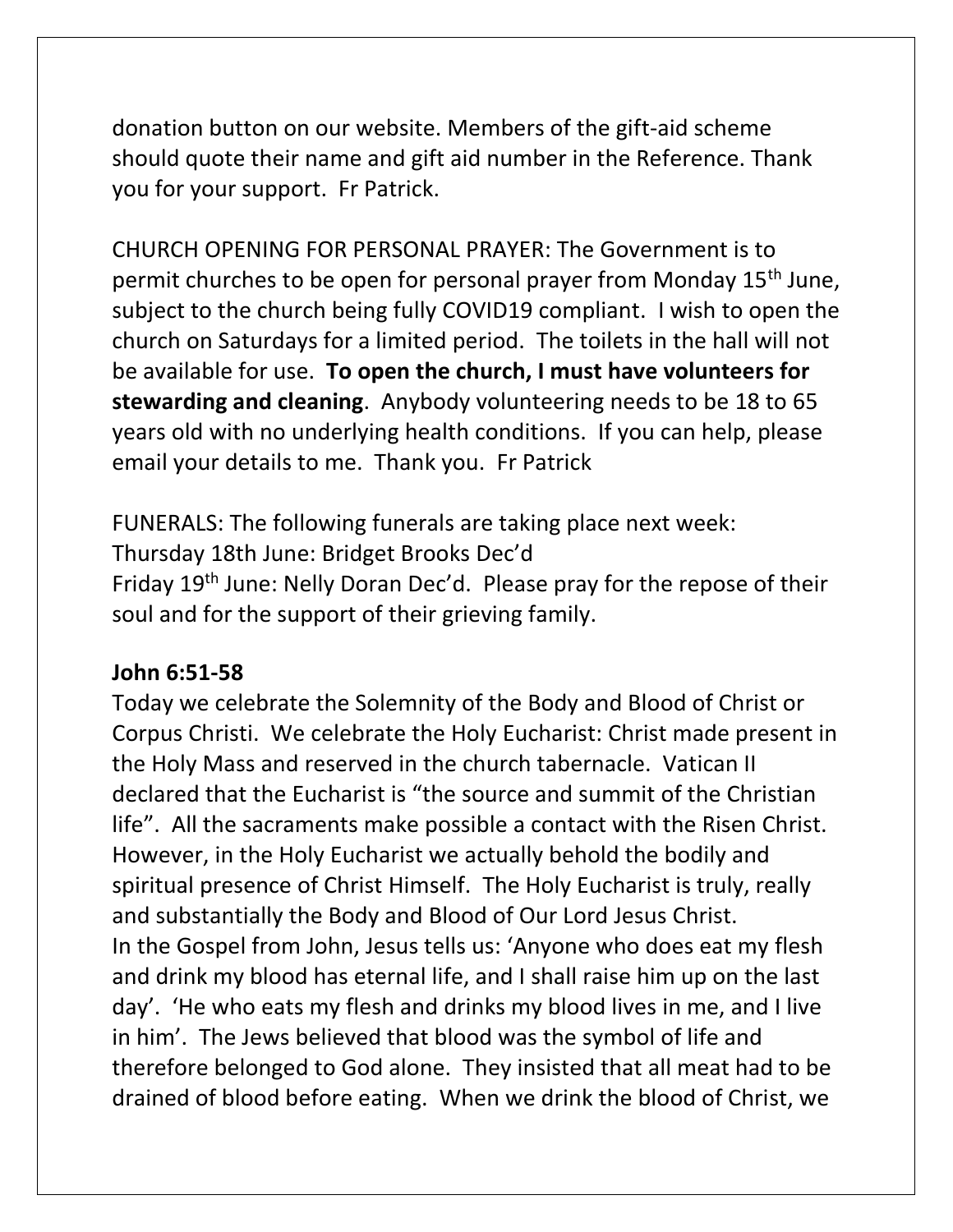drink the life of Christ; we enter into a vibrant and vivid union with Jesus Christ in the Holy Eucharist. It is Jesus, Himself, who on the last day will raise up those who have believed in Him; who have eaten His body and drunk His blood.

Through Jesus' actions and words at the Last Supper, He established the New Covenant. The New Covenant is the sacrifice of Jesus Christ through the offering of His body and blood in anticipation of His passion and death. The New Covenant is the love of God who sent His Only Son into the world in order that we may be united with Him. At the Holy Mass, during the Eucharistic Prayer, the Passion of Our Lord Jesus Christ is not repeated but made actually present. All the barriers of time and space are lifted during the Mass. The Council of Trent states: 'under the consecrated form of bread and wine Christ Himself, living and glorious, is present in a true, real and substantial manner: His body and Blood with His soul and His divinity'. The sacrifice of Christ on the Cross and the sacrifice of the Eucharist are one single sacrifice. The Mass makes present the sacrifice of the Cross.

Saint Pope John Paul II said that the Eucharist, as Christ's saving presence in the community of the faithful and its spiritual food, is the most precious possession which the Church can have in her journey through history. The Church draws her life from the Eucharist and is born of the Paschal Mystery.

We can say not only that each of us receives Christ in Holy Communion, but also that Christ receives each of us. He feeds and nourishes us in Holy Communion. Each time we receive Holy Communion, we are changed by Christ. The person that goes up to receive Holy Communion is not the same person that returns from receiving the Holy Eucharist. Each time we receive Holy Communion, we are drawn nearer to Christ and enter into a deeper friendship with Him. Christ incrementally transforms us into the people that God wishes us to be both in this life and for all eternity. Saint Pope John Paul II said that, 'those who feed on Christ in the Eucharist need not wait until the hereafter to receive eternal life: they already possess it on earth, as the